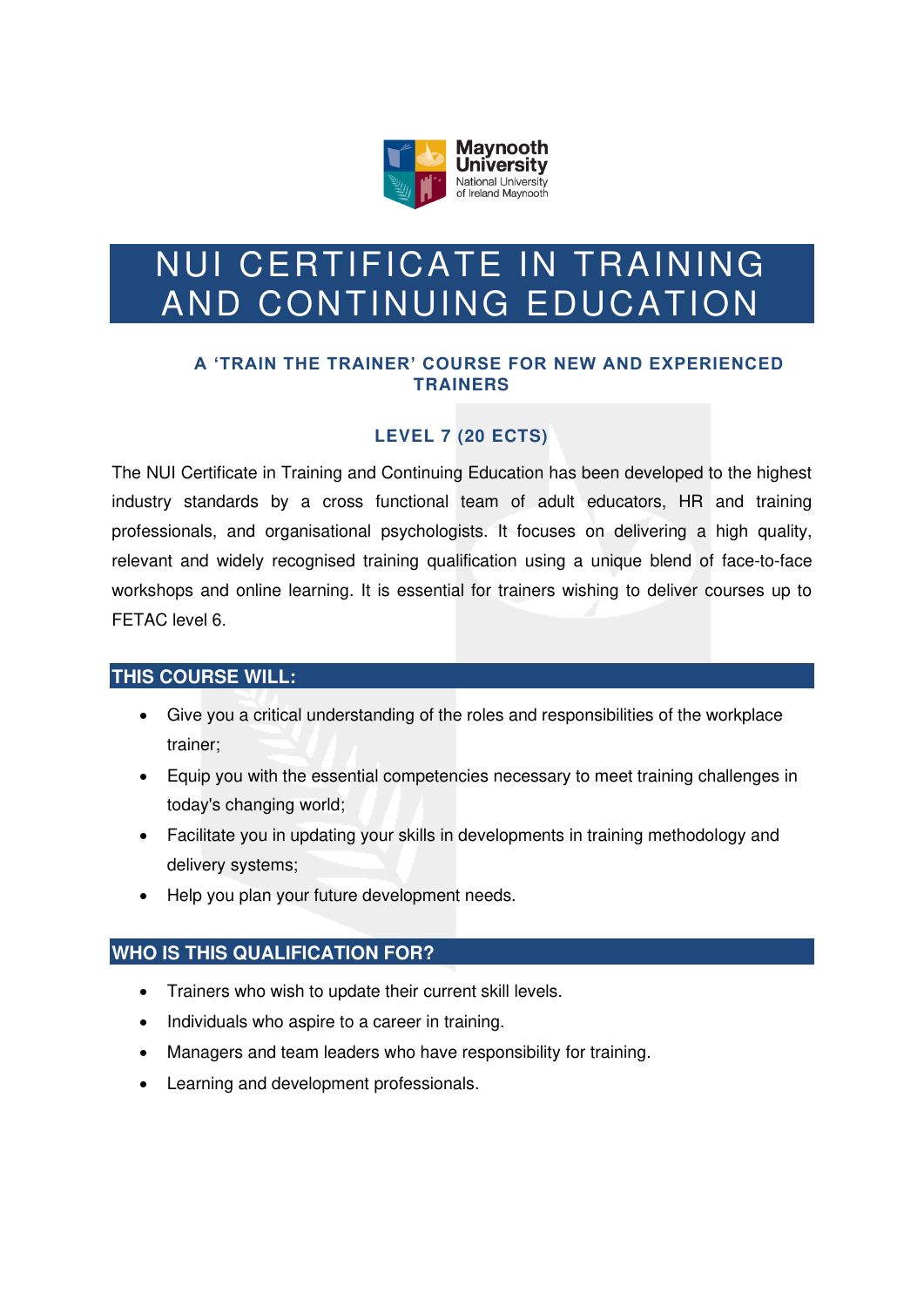# **WHEN CAN I START?**

Courses commence in October and February each year. The course runs on campus, in Maynooth. In company courses are also available.

The next course is on campus in Maynooth on the following dates

- 15th October 2022
- 5th November 2022
- 3rd December 2022
- 7th January 2023
- 11th February 2023

The course is delivered over five months with mandatory attendance at five workshops. In addition, you will need to be able to spend about 8-10 hours a week on your course work.

## **OVERVIEW**

The Certificate consists of four mandatory modules.

**1. Assessing Training and Development Needs.**

Introduction, Training Models, Job Analysis, Training Needs Analysis

**2. Designing a Training Programme.**

Learning and Motivation, Training Design, Training Outcomes and Objectives, Training Methods

**3. Training Delivery.**

Effective Training Delivery, Trainer Styles, Communication and Interpersonal Behaviour

#### **4. Training Evaluation and Contemporary Trends.**

Assessing Training Effectiveness and Evaluation, Feedback, E Learning, Contemporary Trends

#### **BENEFITS FOR YOU**

- Tutor expertise: Our tutors are chosen based on their subject knowledge, industry experience and their ability to engage with, support, and develop adult students.
- Full tutor support between workshops by email and online.
- No formal entry requirements, you need to be 21 years of age or over, and have broadband internet and basic IT skills.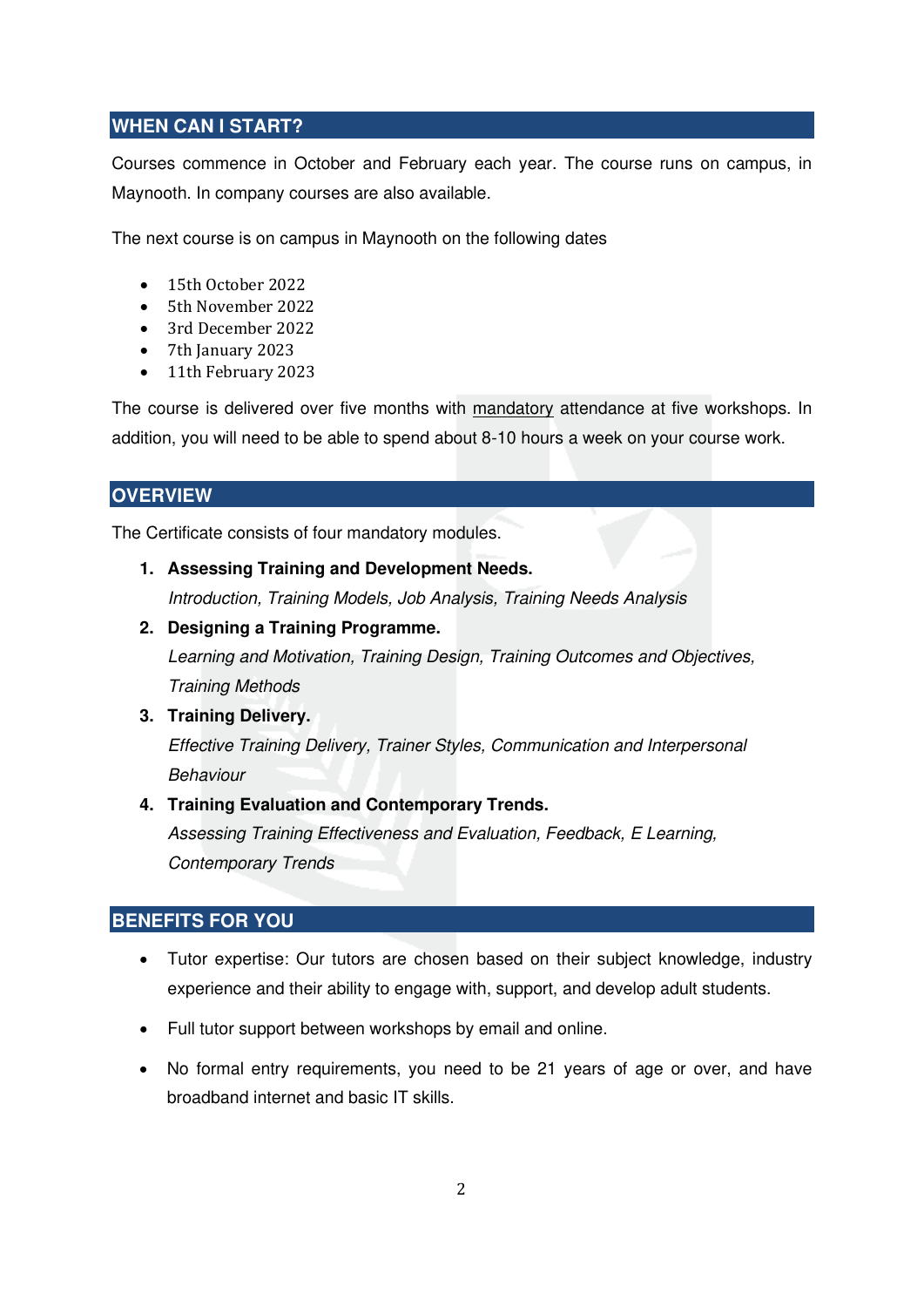- No exams. You will submit a portfolio of coursework plus a final assignment to Maynooth University for assessment. You are also required to make a brief training presentation and demonstration.
- No hidden costs, the course fee includes, student registration, course materials, examinations, access to the University's online learning platform, access to all of the University's student services and facilities and the Certificate.

#### **BENEFITS FOR YOUR ORGANISATION**

- Ensures that the individuals who operate in a training and development role in your organisation have the skills, knowledge and methods they need.
- Creates team leaders and managers who have a real appreciation of the importance of training and development and its impact on the organisation
- Contributes to a supportive learning and development culture in your organisation

## **LEARNING AND ASSESSMENT**

Course materials are provided online through the University's Moodle platform. You will need basic IT skills and broadband internet access.

The course is assessed through the completion of a portfolio, an academic essay, a reflective essay and a final presentation & demonstration. There are no examinations

#### **FEES**

The course fee is €1250 per student. Group rates are available upon request. A deposit of €80 is payable on confirmation of place. This deposit will be refunded if the course does not go ahead. Further information on fees is available from the fees office at the link below.

<https://www.maynoothuniversity.ie/student-fees-grants/adult-education>

#### **HOW DO I APPLY?**

If you would like to apply you need to click the link below, and Select Continuing Education from the drop down menu and follow the instructions <https://v2.pac.ie/institute/2>